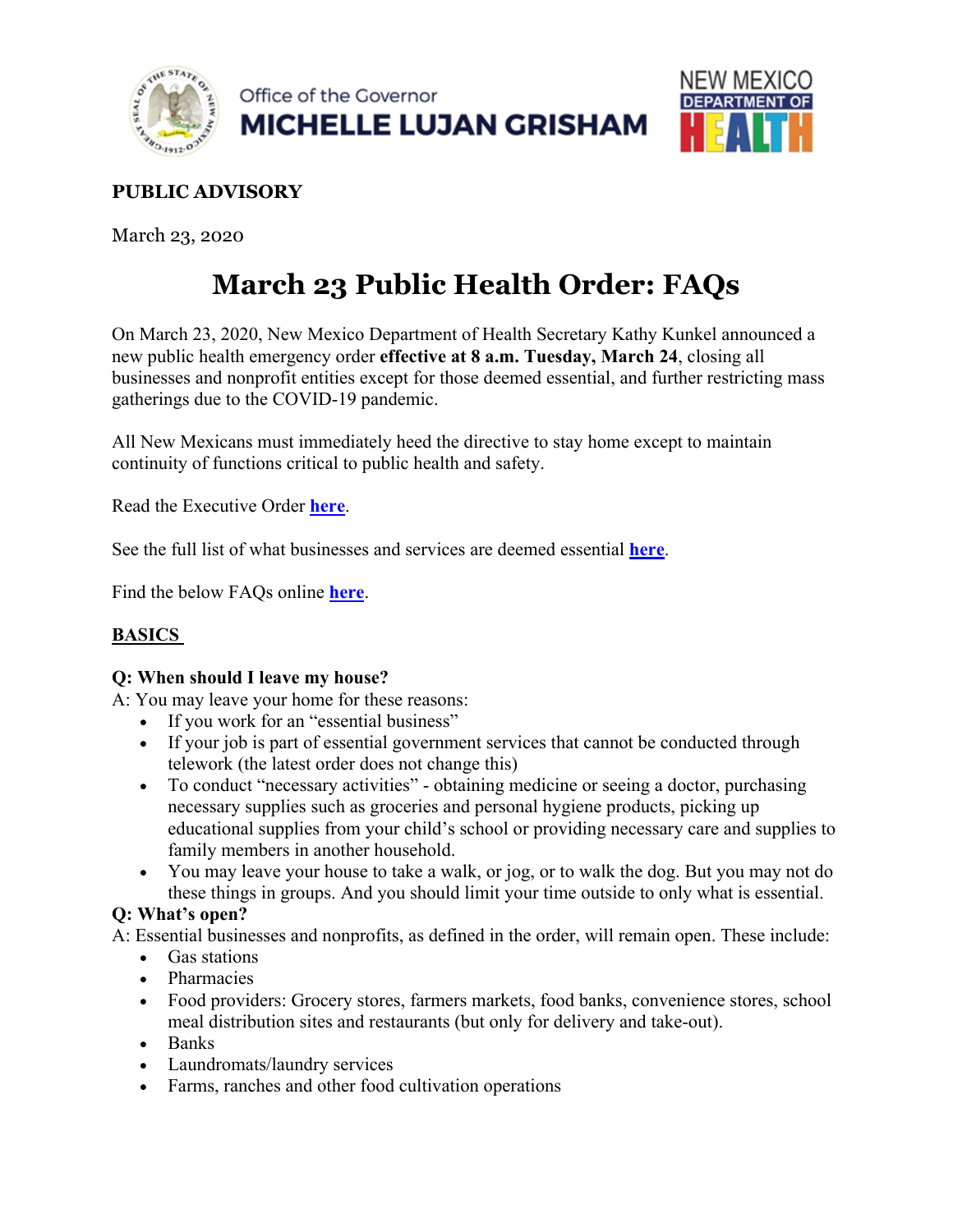- Essential state and local government functions, including law enforcement and emergency management services
- Homeless shelters
- Health care operations
- Child care facilities necessary to provide services to workers employed by essential businesses and essential non-profit entities.
- Utilities
- Essential state and local government functions, including law enforcement and emergency management services
- U.S. government and military installations

The full list is available **here**.

#### **Q: Are there additional closings because of this order?**

A: Yes. If a business does not fall under one of the "essential" categories, employees must either telework or it must suspend operations.

#### **Q: The new order revises what's considered a prohibited mass gathering. What's the new rule?**

A: This order defines a mass gathering as any public or private gathering that brings together five or more individuals in a single room or connected space or an outdoor space where people are within 6 feet of each other.

#### **Q: Are there any exemptions to the 5-or-more rule?**

A: Yes. If five or more people live together, they are exempt inside their residence. Also exempt are churches, synagogues, mosques or other places of worship.

# **Q: What's closed?**

 $A$ :

- Entertainment venues
- Gyms and fitness studios
- Public events and gatherings
- Convention centers
- Hair and nail salons
- Casinos and horse-racing facilities

And more

#### **Q: How long will this order be in place?**

A: This order is in place through 8 a.m. April 10, 2020, unless otherwise amended.

# **Q: What about government services?**

A: This order does not change the status of state and local government operations. Previous orders exempted all persons necessary to maintain the operations of state and local governments. State government has already moved to a largely telework system; local government agencies are strongly encouraged to do the same.

#### **Q: Is there a curfew associated with the order?**

A: No.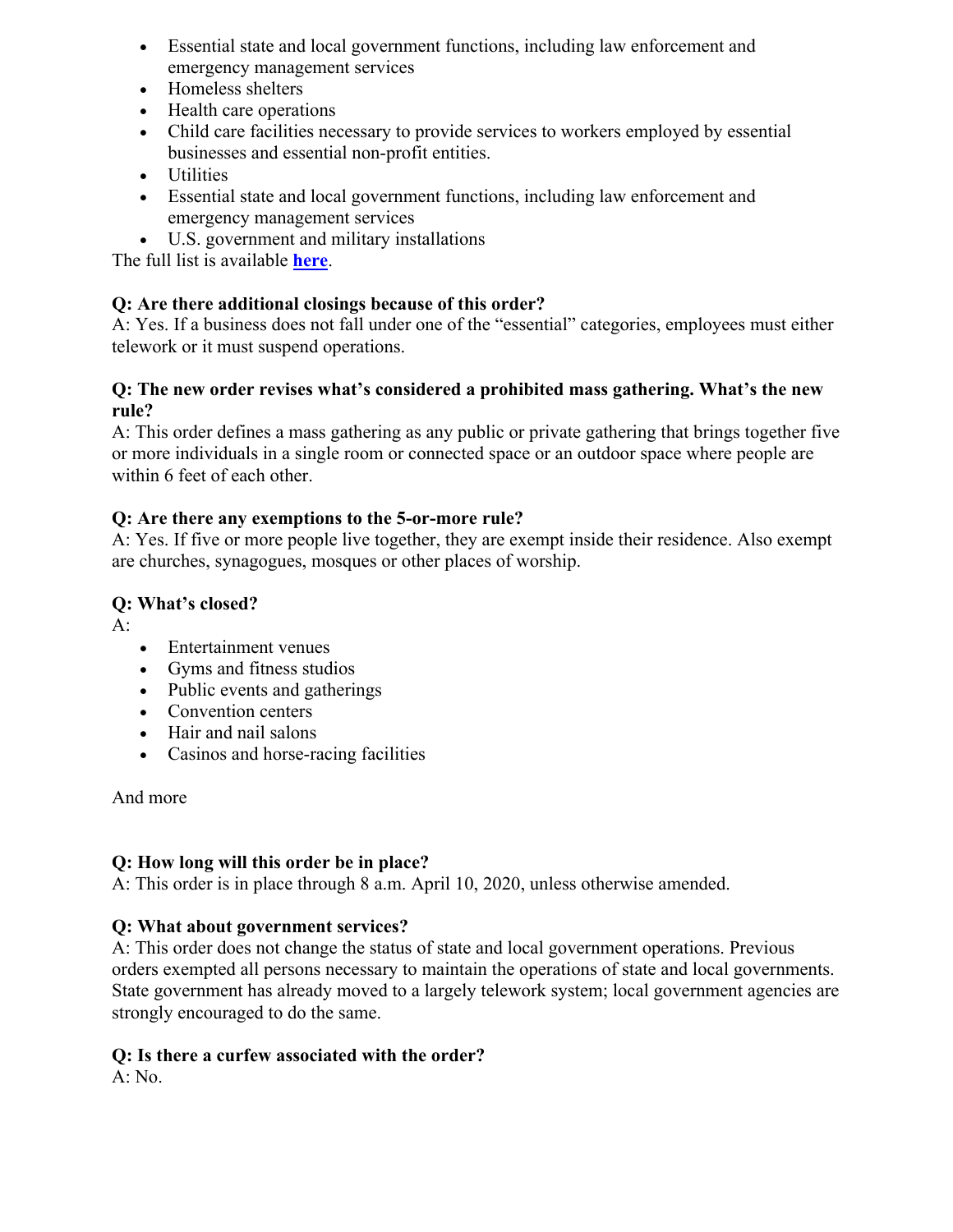#### **Q: My employer has asked me to come to work at a non-essential business – what do I do?** A: The main line at **newmexico.gov**, 833-551-0518, will soon have a reporting mechanism to

report non-compliance to the state.

# **SCHOOLS AND CHILD CARE**

# **Q: My school is providing free grab-and-go meals, instructional materials and supplies, and child care. Are those still open?**

A: Yes.

# **Q: Are child care services still open? Can my babysitter still come to the house?**

A: Yes. Child care facilities necessary to provide services to workers employed by essential businesses and nonprofit entities may continue to operate. Child care services are also available to serve families with young children when the parents are involved with protective services, behavioral health and/or juvenile justice services.

Child care facilities that remain open must employ heightened cleaning and distancing requirements; guidance will be released shortly.

Babysitters may travel to homes to care for the children of parents working in essential sectors.

# **OTHER SERVICES**

# **Q: Can I go to the park?**

A: No, you should not.

# **Q: Will public roads be closed?**

A: No. All streets, roads and highways will remain open.

# **Q: What about public transportation?**

A: Public transportation is considered an essential service; it will continue to operate.

# **Q: How does the order affect people who are homeless?**

A: Previous orders exempted those who are homeless, and that has not changed. Like everyone, they are encouraged to practice social distancing of at least 6 feet.

Services that provide for the homeless, like shelters, may remain open.

# **Q: Can I still get my mail and deliveries?**

A: Yes. You will still be able to get mail and other deliveries at your home. Mail is considered an essential government function, and businesses that deliver goods or services directly to residences are considered essential businesses.

# **HEALTH CARE AND HELPING SICK RELATIVES**

# **Q: Can I visit loved ones in the hospital, nursing home, skilled nursing facility, or other residential care facility?**

A: The Department of Health's March 13, 2020, public health order states that visitors are only allowed at nursing homes and other facilities that care for seniors if they are receiving end-of-life care and the visitor meets certain conditions (i.e. temperature taken at the entrance).